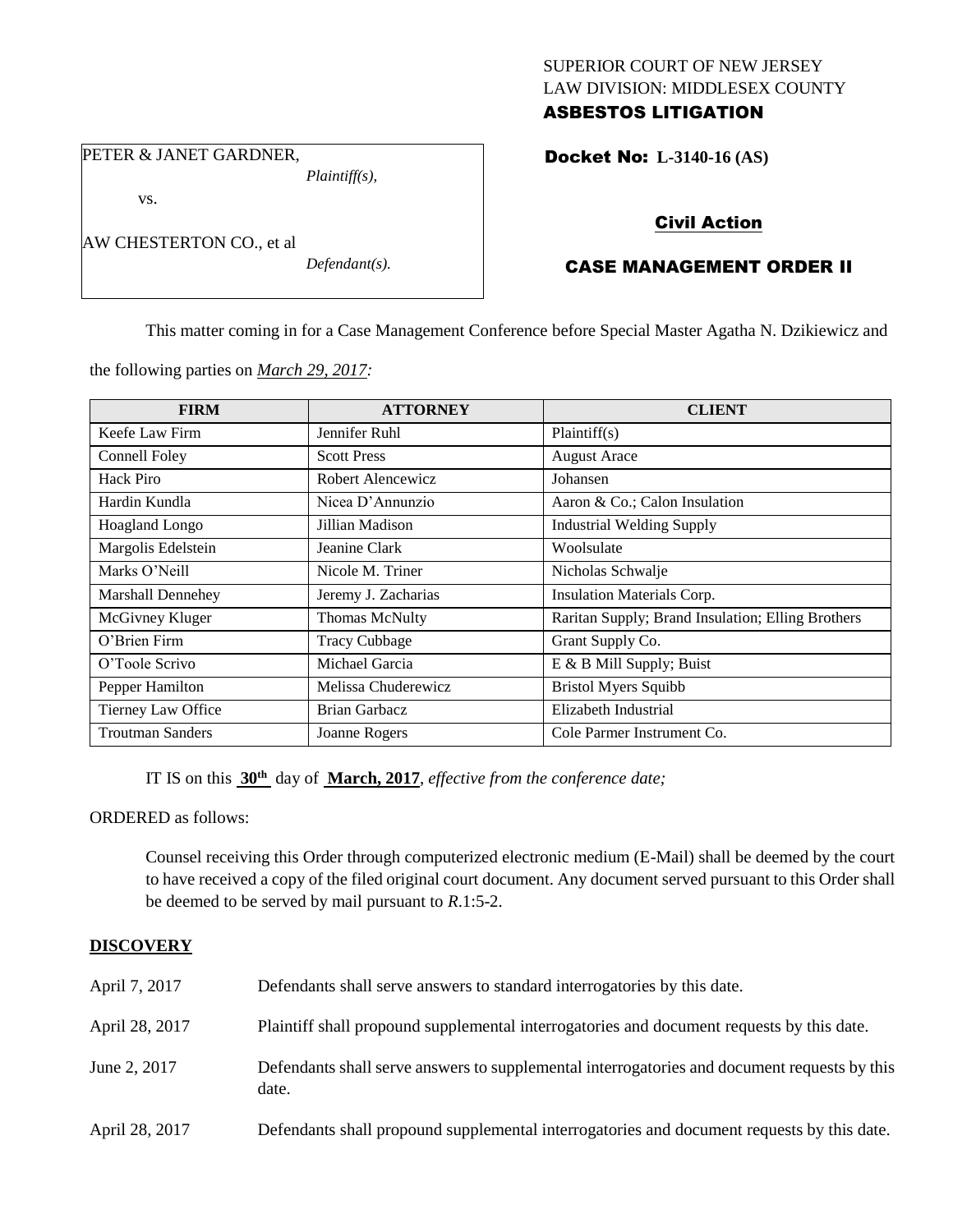| June 2, 2017  | Plaintiff shall serve answers to supplemental interrogatories and document requests by this<br>date.                                                                                                        |
|---------------|-------------------------------------------------------------------------------------------------------------------------------------------------------------------------------------------------------------|
| June 30, 2017 | Fact discovery, including depositions, shall be completed by this date. Plaintiff's counsel shall<br>contact the Special Master within one week of this deadline if all fact discovery is not<br>completed. |
| June 30, 2017 | Depositions of corporate representatives shall be completed by this date.                                                                                                                                   |

## **EARLY SETTLEMENT**

July 7, 2017 Settlement demands shall be served on all counsel and the Special Master by this date.

## **SUMMARY JUDGMENT MOTION PRACTICE**

| June 30, 2017  | Plaintiff's counsel shall advise, in writing, of intent not to oppose motions by this date. |
|----------------|---------------------------------------------------------------------------------------------|
| July 7, 2017   | Summary judgment motions shall be filed no later than this date.                            |
| August 4, 2017 | Last return date for summary judgment motions.                                              |

# **MEDICAL DEFENSE**

|                  | In addition, defendants shall notify plaintiff's counsel (as well as all counsel of record)<br>of a joinder in an expert medical defense by this date. |
|------------------|--------------------------------------------------------------------------------------------------------------------------------------------------------|
| October 13, 2017 | Defendants shall identify its medical experts and serve medical reports, if any, by this date.                                                         |
| July 14, 2017    | Upon request by defense counsel, plaintiff is to arrange for the transfer of pathology specimens<br>and x-rays, if any, by this date.                  |
| July 14, 2017    | Plaintiff shall serve medical expert reports by this date.                                                                                             |

### **LIABILITY EXPERT REPORTS**

September 8, 2017 Plaintiff shall identify its liability experts and serve liability expert reports or a certified expert statement by this date or waive any opportunity to rely on liability expert testimony.

October 13, 2017 Defendants shall identify its liability experts and serve liability expert reports, if any, by this date or waive any opportunity to rely on liability expert testimony.

### **ECONOMIST EXPERT REPORTS**

- September 8, 2017 Plaintiff shall identify its expert economists and serve expert economist report(s), if any, by this date or waive any opportunity to rely on economic expert testimony.
- October 13, 2017 Defendants shall identify its expert economists and serve expert economist report(s), if any, by this date or waive any opportunity to rely on economic expert testimony.

### **EXPERT DEPOSITIONS**

November 3, 2017 Expert depositions shall be completed by this date. To the extent that plaintiff and defendant generic experts have been deposed before, the parties seeking that deposition in this case must

 $\_$  ,  $\_$  ,  $\_$  ,  $\_$  ,  $\_$  ,  $\_$  ,  $\_$  ,  $\_$  ,  $\_$  ,  $\_$  ,  $\_$  ,  $\_$  ,  $\_$  ,  $\_$  ,  $\_$  ,  $\_$  ,  $\_$  ,  $\_$  ,  $\_$  ,  $\_$  ,  $\_$  ,  $\_$  ,  $\_$  ,  $\_$  ,  $\_$  ,  $\_$  ,  $\_$  ,  $\_$  ,  $\_$  ,  $\_$  ,  $\_$  ,  $\_$  ,  $\_$  ,  $\_$  ,  $\_$  ,  $\_$  ,  $\_$  ,